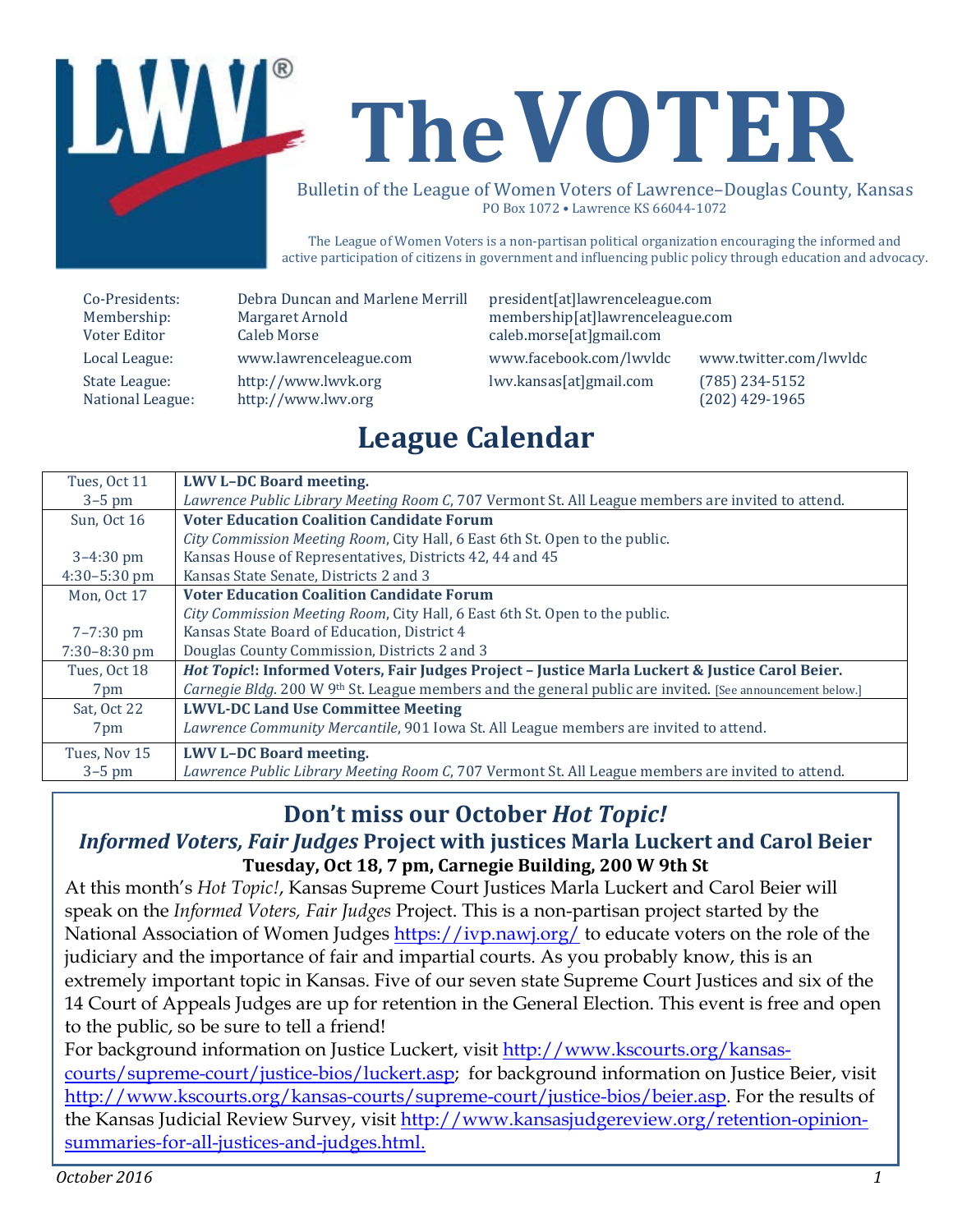# **Message from Co-President Debra Duncan**

August and September have been busy, busy months. We had a one-day garage sale in August and made \$408.30. We had *Hot Topics* on Common Core Education and Local Economic Development, held a community discussion on guns, co-sponsored an event on climate change, participated in the

KU Volunteer Fair and held numerous voter registration events. Volunteers registered voters at the Kansas State Fiddling and Picking Championships, a federal Naturalization Ceremony at the Dole Institute, at the Art Center on Final Friday and at both Lawrence high schools. We are continuing to register voters at the Farmer's Market every weekend; and at the library. The last day to register to vote is Oct 18 and we will continue to register voters through that date. Check out Cille King's update below for dates and times. **We need volunteers**!

#### **2016 Legislative Highlights Available**

Each year the state's Legislative Research office publishes *Legislative Highlights*, a review of the legislation adopted in the past year. Bills that were passed during the 2016 session and special session are summarized and grouped into topics. A copy of this year's highlights can be found at [http://www.kslegresearch.org/KLRD](http://www.kslegresearch.org/KLRD-web/Publications/LegislativeHighlights/2016-legislative-highlights.pdf)[web/Publications/LegislativeHighlights/2016](http://www.kslegresearch.org/KLRD-web/Publications/LegislativeHighlights/2016-legislative-highlights.pdf) [legislative-highlights.pdf.](http://www.kslegresearch.org/KLRD-web/Publications/LegislativeHighlights/2016-legislative-highlights.pdf)

Thanks to League member marci francisco who has provided paper copies of the *Highlights* for our members who still receive a paper copy of *The VOTER*.

If you aren't available during any of times we have scheduled to register voters but would still like to help, don't give up. Think about the people you know - your friends, co-workers, the organizations you belong to, the people at the church you attend… are they all registered to vote? You can get federal forms from us or print your own out:

[\(http://www.eac.gov/assets/1/Documents/Federal%20Voter%20Registration\\_6-25-14\\_ENG.pdf\)](http://www.eac.gov/assets/1/Documents/Federal%20Voter%20Registration_6-25-14_ENG.pdf) and hand them out. If you want to hold your own LWV voter registration event, just let us know. We can provide materials, tables, chairs, even training, and find you some help if you need it. And remember, not everyone who registers voters has to be a League member; we are more than happy to accept volunteers!

*Hot topics***!** We have two very interesting *Hot Topics* in the works – you won't want to miss either of them. On Oct 18, Kansas Supreme Court Justices Marla Luckert and Carol Beier will talk about the *Informed Voters, Fair Judges* Project (see announcement on p. 1). Also, our new City Manager, Tom Markus, has contacted us and asked to meet with the League. We are checking dates with his office and will hopefully have something scheduled soon. We will let everyone know as soon as we have nailed down the date and time of this important event!



*October 2016 2*

#### **In Memoriam: Joe King**

Joe King died August 19. Joe worked for the League mostly behind the scenes: he served as photographer, providing documentation of Annual Meetings and other events at Holcom Center and at Smith Center; he was invaluable with setting up and taking down equipment at many, many League voter registration events; he was a great support to Cille in her roles as our League president, voter service chair, and representative to the Kansas League of Women Voters. He was always friendly and thoughtful. Cille doesn't drink coffee and Joe especially endeared himself to co-workers by providing her with a cup of hot chocolate at a chilly winter voter registration event. We shall miss him.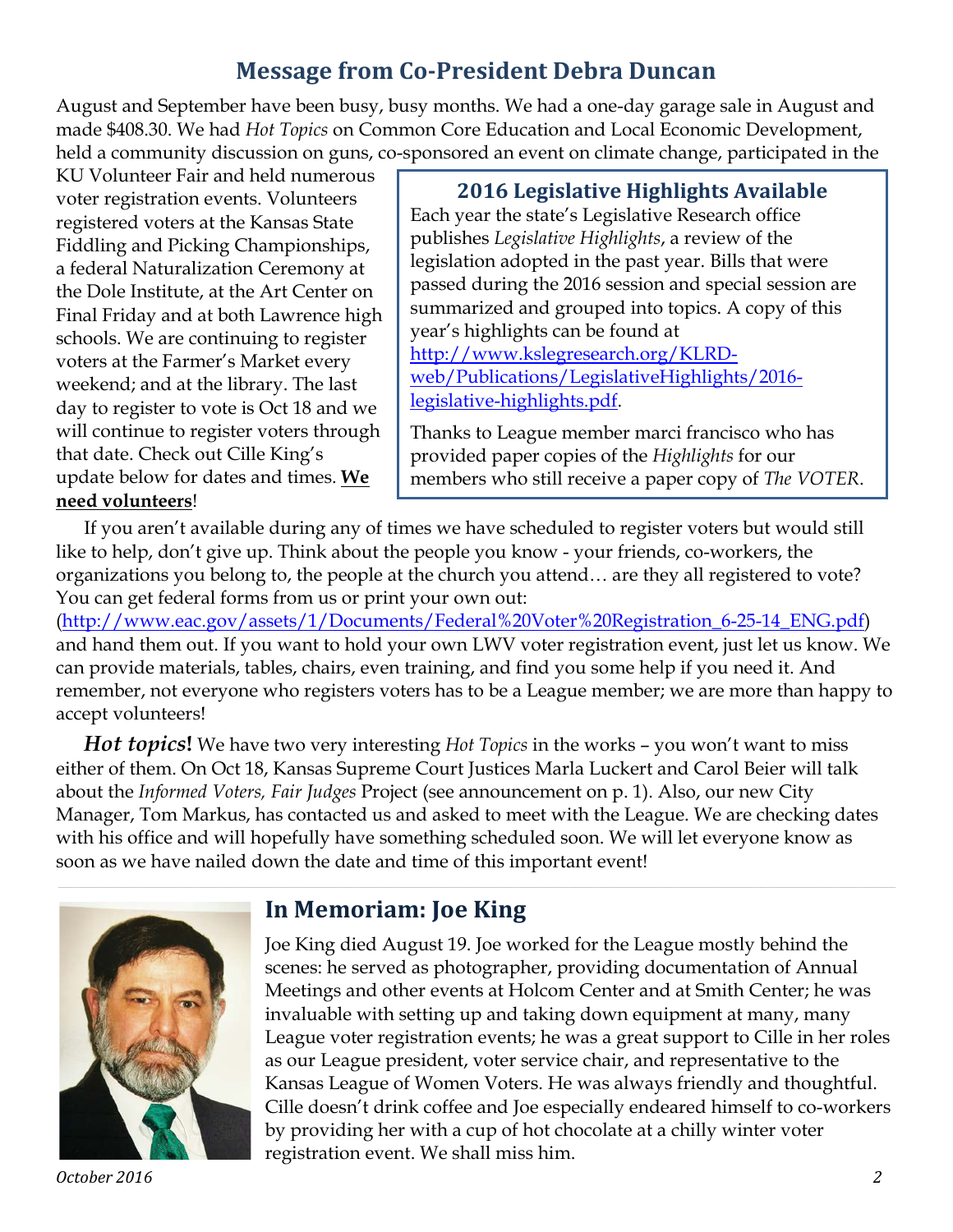#### **Welcome to New Members!**

Please welcome new League members Patricia Blex, Shannon Gerstner, Pam Houston, Kathryn Schartz, and Carol Williamson. We are delighted to have you! —*Marjorie Cole*

### **Voter Service Report**

League has been registering voters at the Lawrence Farmers Market, Lawrence Public Library, High Schools, Naturalization Ceremonies and other venues. We will continue registering citizens until the Tuesday, Oct 18, deadline for the Nov 8 General Election. Early voting in Douglas County starts on Wednesday, Oct 19, at the Douglas County Clerk's office. See their website for other times and places

[\(https://www.douglascountyks.org/depts/voting-and](https://www.douglascountyks.org/depts/voting-and-elections)[elections\)](https://www.douglascountyks.org/depts/voting-and-elections).

**Kansas list of Voters in Suspense**. There were 23,901 Kansans on the voter suspense list as of August. 862 were in Douglas County. These are citizens who filled out a voter registration application, but failed to provide a copy of their proof of citizenship (usually a US birth certificate or

**Lawrence Voter Education Coalition.** The VEC met on Sep 15 and confirmed **candidate forums to be held at the Lawrence City Commission chambers** and recorded by Channel 6 to later broadcast: Sunday, Oct 16, 3–4:30 pm, Kansas House of Representatives, Districts 42, 44, and 45; 4:30 – 5:30, Kansas State Senate, Districts 2 and 3 Monday, Oct 17, 7–7:30 pm, State Board of Education, District 4; 7:30–8:30 pm, Douglas County Commission, Districts 2 and 3

US passport) to the County Election Office. You can check the list, sorted by county, then alphabetically by last name on the League of Women Voters of Kansas website: lwvk.org.

Check your Kansas Voter Registration status by entering your first and last names, and your birthday at: myvoteinfo.voteks.org. This site also gives your polling place, voting districts, and voting history. Call your County Election Office if you think you should be a registered voter but don't find your name.

**KTWU Forum for 2nd Congressional District, US Senate**. A 2nd Congressional District candidate forum is tentatively scheduled on KTWU (Channel 11) for Monday, Oct 17, 7 pm. Interviews with the U.S. Senate candidates are tentatively scheduled either following at 8 pm, or on Wednesday, Oct 19, at 7 pm. We will update members as we know the final schedule. —*Cille King*

#### **LWVK recommends using the Federal Voter Application Form for new registrants**

Members of the League of Women Voters of Kansas should start using the Federal Voter Registration Form when registering new voters, especially for high school and college students. Judge Robinson ordered that all voters registering at the Department of Motor Vehicles (DMV) or on the Federal Form may vote in Federal, State and Local elections on a "standard" ballot, by advance voting, by requesting a mail-in ballot, at the polls or any other means allowed. Their ballots will not be "provisional". Instead those registrants will be entered on official Voter Rolls and vote a full ballot. Those Kansans who already attempted to register using a Kansas form and who did not complete their registration should either submit their proof of citizenship to complete their registration or reregister using a federal form.

*October 2016 3*

**Scheduled voter registration drives Lawrence Farmers Market**: Saturdays, 8 am–noon, through Oct 15 **Lawrence Public Library** Sundays, 1:30–4:30 pm, through Oct 16; Wednesday, Oct 12, 2–7 pm; and Tuesday, Oct 18, 1:30–4:30 pm *Let us know if you would like to volunteer to help, or have a place that you want us to help register voters*.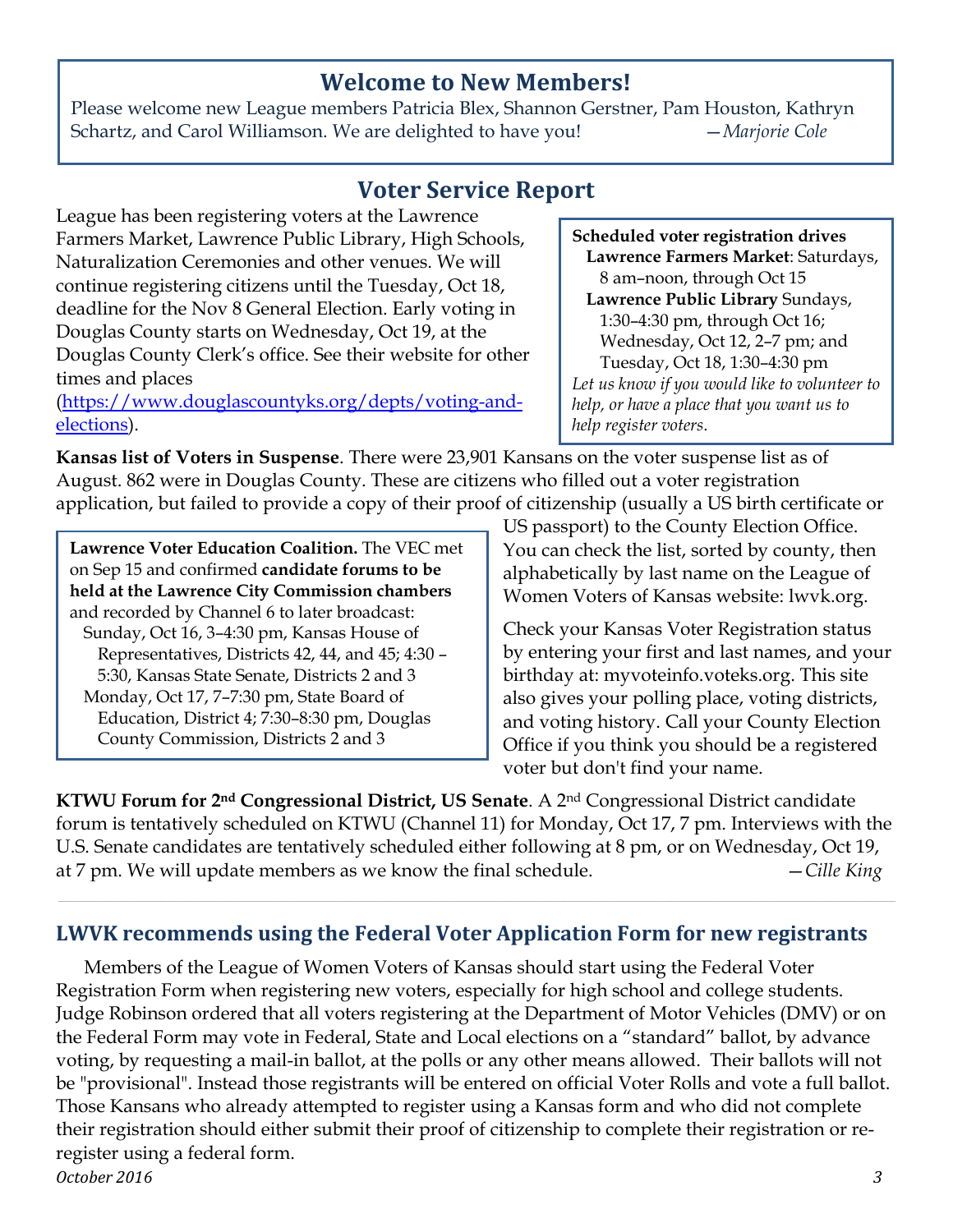Generally, the County Election Offices do not have copies of the Federal Voter Application Forms, nor is this form available for online submittal. Find it on our state LWV website: [http://lwvk.org/.](http://lwvk.org/)

League members registering voters should carry the completed applications to the local County Election Office, if that is your usual practice, or applicants may mail or carry it themselves.

As long as litigation continues, the most secure registration in Kansas continues to be one accompanied by a birth certificate, passport, or other form of allowed ID. Right now, however, LWVK leadership recommends that every effort be made to register all new voters, and use of the Federal form is the best way to ensure they will be able to participate in the upcoming election.

# **Highlights of the July 12 LWV L–DC Board Meeting**

Lawrence Public Library, 4–6 pm

Present: Marlene Merrill (co-pres), Cille King (vice pres), Marjorie Cole (treas), Sharon Brown (secr), Margaret Arnold, Ann Carlin Ozegovic, Tamara Cash, Janice Friedman, Kim Gibson, Midge Grinstead, Carol Klinknett, Melissa Wick. Guest: Steven X. Davis. Absent: Debra Duncan.

**President's Report:** Marlene reported on the June LWV National Convention which she attended with Debra and Cille. The age limit for full League membership was lowered to 16. Issues discussed included gun violence, statehood for Washington D.C. and the EPA Clean Power Plan. The Kansas League of Women Voters received the Strengthen Democracy Award.

**LWVK/Voter Service Report:** Cille reported we had 19 registration events in Douglas County since April and had turned in 178 voter registration applications. There are suspended voter lists on both our website (988) and the LWV-K website (22,816). The LWVK copresidents have been busy with testimony, conferring with the ACLU and LWV national attorneys on lawsuits. They continue to update Kansas leagues on the status of registration and

voting laws as the lawsuits wind through the hearings, decisions, injunctions, and appeals. A new LWVK website is under development and should appear soon.

**Treasurer's Report:** Marjorie reported income of \$1,135 and expenses of \$545.45. Net income was \$407.55 Current balances as of June 30: Checking Account \$8,966.85, money market \$2,105.70, Stucky Account \$3,3632.27, Education Fund \$339.27.

**Old Business:** Planning was done for the July 14 Potluck/Candidate Speed Dating Event. Steve Mason's band will play from 5 to 6 pm.

There will be a registration table at the Sidewalk Sale.

**New Business:** A proposed legislative bill to eliminate the SHICK program was discussed. Consensus was to get more information on the subject, have a Hot Topic program on this subject, and write an informative letter to the editor from the LWV. Jocelyn Lyons, executive director of JAAA, was invited to speak at the August board meeting.

*— Sharon Brown*

*Tell a friend that…* **Voter registration ends on Oct 18 @ 5 pm Advance voting begins on Oct 19**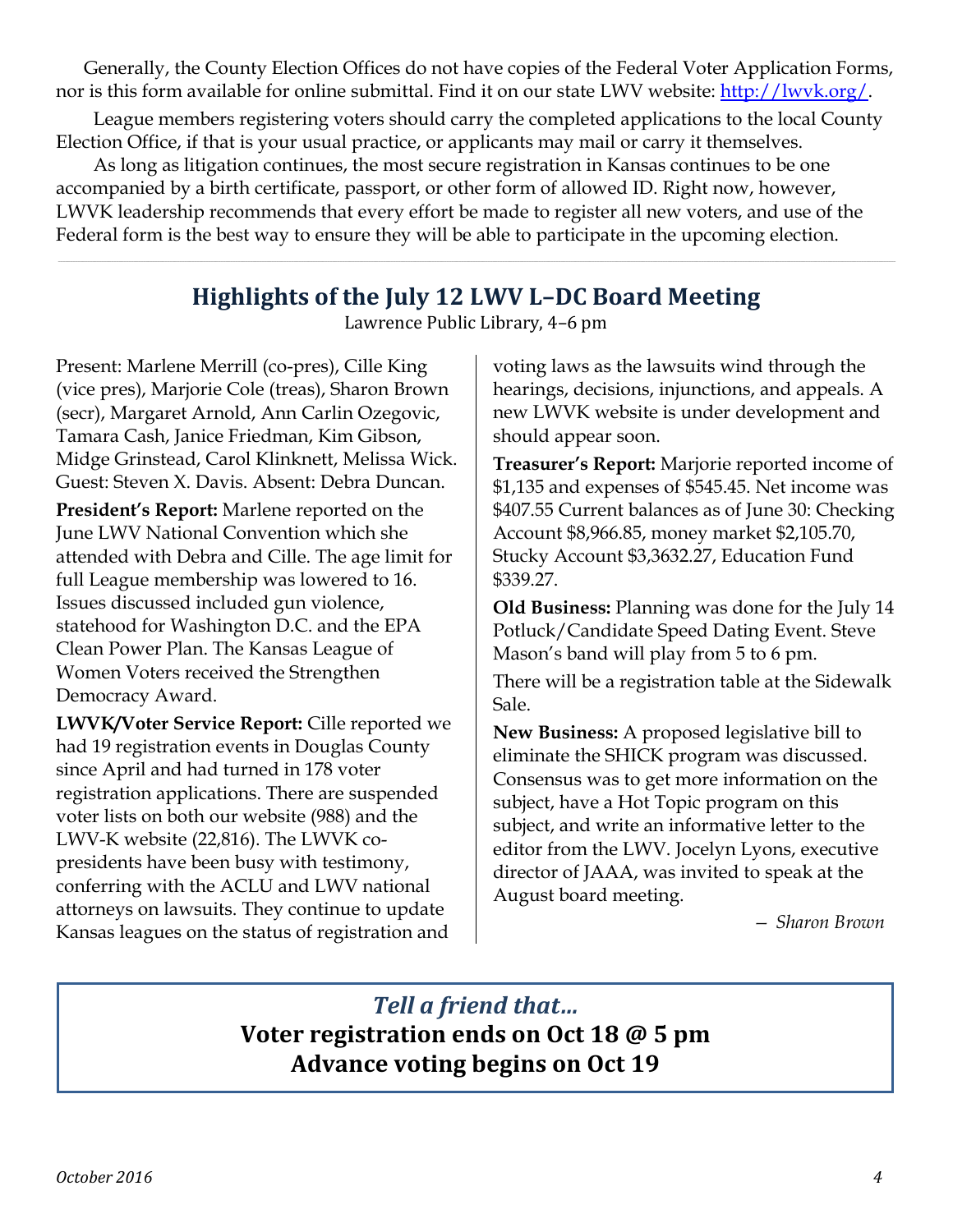#### **Summary of our August** *Hot Topic* **on the Common Core**

What's wrong with Common Core? "Absolutely nothing," according to Susan Gay, associate professor of math at KU. Gay presented "Education and the Common Core: What are the issues?" at the League's Aug 18 Hot Topic meeting at the Watkins Museum. Motivation for Common Core is to standardize education since states vary wildly. "It is not a curriculum or a detailed plan for day to day teaching, but a set of learning goals and expectations," she said.

Common Core is a proposed set of standards at each grade level for students in order to coordinate curriculums from state to state. It is not a curriculum itself, but standards for students to reason abstractly in reading, math, writing, speaking and listening. For example she said reading standards for third graders' literature would include how to ask and answer questions, determine meaning of words, know part of the story, and distinguish point of view. Teacher may use any lesson plans they choose that will support the standards.

During the Q & A it was asked how the politics affects the issue. Gay responded, "Well, the pro Common Core people won their elections."

Professor Emeritus Judith Roitman was scheduled to speak at the Hot Topic meeting but was unable to attend. She offered the following summary about Common Core.

"The general criticism of the Common Core is that it's a left-wing federal conspiracy to force a curriculum with unnecessarily complicated math and offensive required texts. Furthermore it is simultaneously too hard and dumbed down.

Federal conspiracy? Nope. Common Core was overseen by the National Governors Association and the Council of Chief State School Officers. They were concerned about the effect of uncoordinated state curriculums on actual students who move from one place to another, and the sharp differences among states on national and international tests of student achievement. States can sign on or not as they wish. The tests are mostly written by private companies and consortia (Pearson and PARCC are the two biggest); KU's Center for Educational Testing and Evaluation wrote the Kansas and Alaska tests. Contrary to myth, student data is held where it always has been held, in local school districts and maybe state bureaucracies. No feds anywhere in sight.

Common Core is not a curriculum. It is a set of standards of what students should be able to achieve at various grade levels. For example (math): multiply two two-digit numbers. For example (language arts): cite strong and thorough textual evidence. States and districts and teachers can do anything they like to help students be able to perform these tasks So while you can find lots of videos online about horribly complicated math techniques mandated by Common Core, these techniques have nothing to do with Common Core. And while you can find lots of complaints about horrible required texts (too sexy, too un-American, too…), there are no required texts.

Common Core does have a list of exemplary texts at different grade levels, but the list is way too long for anyone to actually teach all the texts. You could teach none of them and still satisfy

Common Core. As for a radical left-wing plot, there are no history/social study standards, and the list of exemplary (not required) texts range widely over various ideologies.

Is Common Core too hard? Too easy? One can easily make a case to shift this or that standard up or down a grade. You can quibble about any of the specifics — I personally find the suggestion that students read Euclid in math class a little, shall we say, silly. But over-all, Common Core is a good approach for delineating what U.S. students should be able to do. If you're curious about the details, check it out online. And when you hear horrible things about Common Core, understand that it probably has nothing to do with Common Core at all." *—Ann Carlin Ozegovic*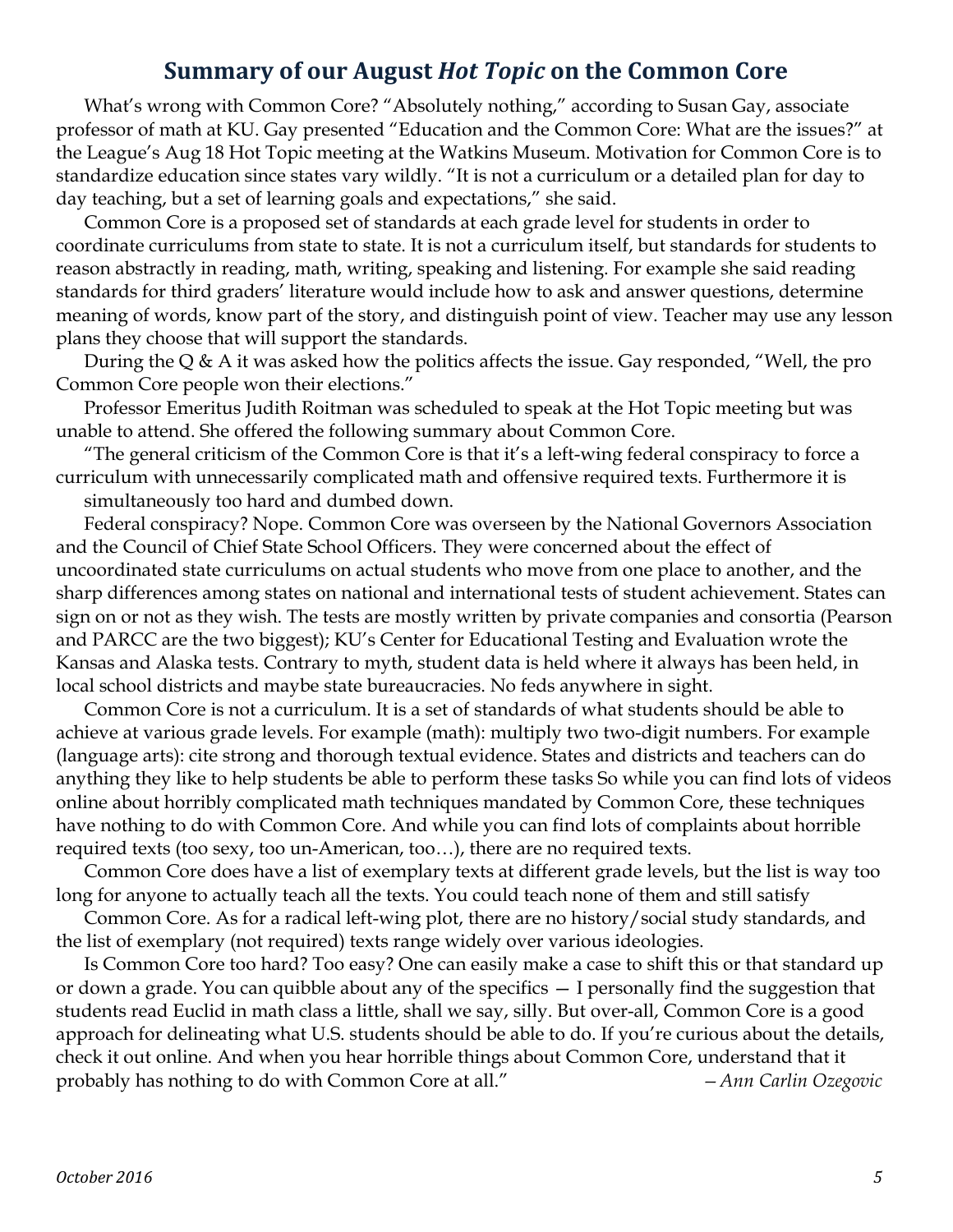## **Highlights of the August 9 LWV L–DC Board Meeting**

Lawrence Public Library, 4–6 pm

Present: Debra Duncan (Co-Pres), Marlene Merrill (Co-Pres), Cille King (Vice Pres), Marjorie Cole (Treas), Margaret Arnold, Ann Carlin Ozegovic, Tamara Cash, Kim Gibson, Midge Grinstead, and Carol Klinknett. Guests: Jocelyn Lyons, Steven X. Davis, James Dunn. Absent: Sharon Brown, Janice Friedman, Melissa Wick.

**Co-President's Report (Marlene):** After Jocelyn Lyon's presentation on how state funding cuts are affecting the Jayhawk Area Agency on Aging (*see below!*), Marlene reported on the Land Use Committee's letter to the planning commission, expressing concern about the proposed Naismith Creek addition which would create 65 single-swelling residential lots on 15 acres adjacent to Naismith Creek, an area which has been flooded in the past. No drainage plan was indicated in the Preliminary Plat.

The July 14 potluck at Centennial Park was declared a success, with about 70 people attending to enjoy the music of Steve Mason's band, Beimer's Barbecue, and "speed-dating" as 20 candidates moved from table to table to create question-asking opportunities and listen to small groups of attendees.

**Co-President's Report (Debra):** Back from her travels, Debra announced an upcoming event in Topeka, a program on *The Role of Courts in our Democracy* about the Informed Voters (Fair Judges) Project, a project of the National Association of Women in September.

Reverend Eleanor McCormick of the Plymouth Congregational Church will be meeting with Debra to discuss ways of increasing voting and voter registrations.

Monthly conference calls are now being scheduled for the presidents of the nine Kansas Leagues. League Day will be held in Manhattan on Oct 15.

*October 2016 6* **Vice President's Report (Cille):** We have had 20 voter registration events since April. The last one was the sidewalk sale on July 21, where we took in 16 voter applications and a few advance

ballot-by-mail applications. League members Cille King, Margaret Arnold, Annette Beck, Tamara Cash, Marjorie Cole, Janice Friedman, Carol Klinknett, Marlene Merrill, Ann Carlin Ozecovich, and MelissaWick manned a table at the July 21 Sidewalk Sale to register voters and answer questions about voting. Other registration events were held on Aug. 16, 20, and 28.

**LWVK Report: (Cille):** LWVK's new website is up (lwvk.org), in a "soft" release. If you find a problem, please report to Cille.

A postcard went out to 187 new naturalized citizens who registered to vote after the ceremonies. It listed their polling place and places to get voter information.

Cille and Marge Ahrens (LWVK co-president) met with Stephanie West, the Communication and Outreach Director for the Disability Rights Center. She is interested in partnering with the League to promote registering and voting for the mentally and physically disabled. There are over 268,000 Kansans in this category. Her "Assistance in the Voting Booth" information sheet is informative.

**Treasurer's Report (Marjorie):** Income for July was \$484.05. Expenses were \$2,054.49. Net Outflow was -\$1,570.44. Current balances were Checking Account, \$7,396.41; Money Market Account, \$2,105.78; Stucky Account \$3,632.42.

*Hot Topics***! (Margaret):** Susan Gay, substituting for Janice Roitman, spoke on the Common Core, Aug 18. A program on Gun Violence was held Aug 30. Portions of a film, *Making A Killing* was shown and followed by a panel discussion. On Sep 15, David Burress spoke on the Economic Development League Study. To learn more about this presentation, see LawrenceLeague.com.

**Voter Education Coalition Report: (Debra and Cille**) reported on the Aug 4 meeting. Four fall candidate forums being planned.

*— Marjorie Cole, substitute secretary*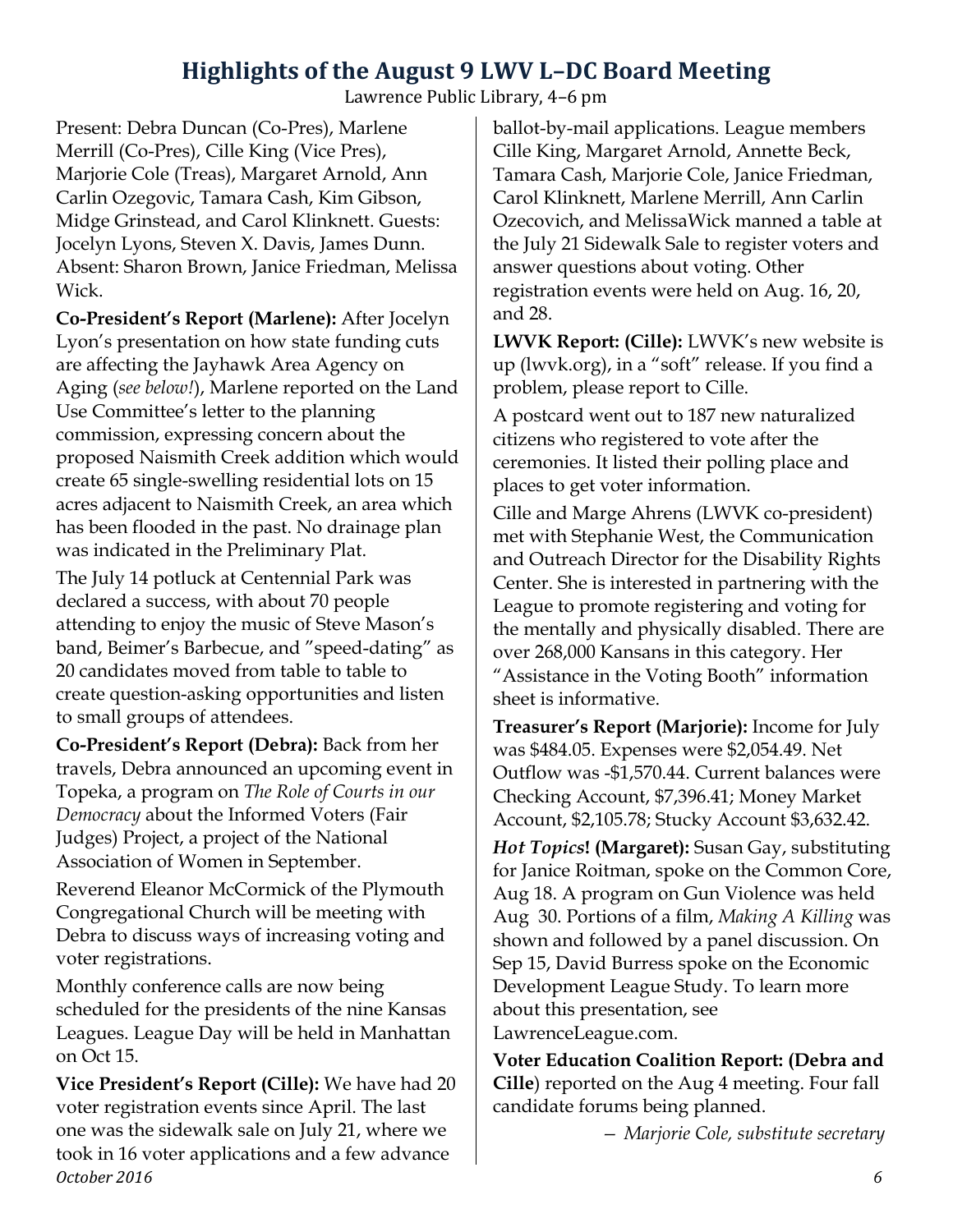**Report to LWV L-DC Board on How State Funding Cuts are Affecting the Jayhawk Area Agency on Aging.** Jocelyn Lyon, executive director of the Jayhawk Area Agency on Aging (JAAA), made a presentation to the board on Aug 9, on how state funding cuts are affecting the Jayhawk Area Agency on Aging (JAAA). The mission of JAAA—to make it easier for older persons to live independently in the comfort of their own surroundings—is not only cost effective, it is the preferred choice for hundreds of older adults in Shawnee, Jefferson and Douglas Counties. For over 40 years, this agency has been assisting with caregivers, meals, housekeeping, personalized emergency response, and other services. In the 90's the agency began to receive state dollars, not just federal money, and clients were placed on a sliding scale. Now aging services have been placed on a back burner by the state. A 39.2% cut has created a waiting list, laid-off staff, and such a reduction in provided services that some clients must leave their homes to be placed in long term care facilities, an even more expensive option. There is a need for client-focused publicity and public education on this problem.

#### **Land Use Committee Report**

In July, the Land Use Committee sent a letter to the Lawrence-Douglas County Planning Commission (PC) in regard to agenda item 5C: preliminary plat for Naismith Creek Addition (751 W 29<sup>th</sup> Terr), a development that would create 65 single-dwelling residential (RS) lots on approximately 15 acres adjacent to Naismith Creek. Following the LWV L– DC Environmental Position that "development should avoid hazardous building sites such as unstable slopes, un-compacted or undesignated fill, or areas subject to flooding" and the Subdivisions Design regulations that require a drainage plan be shown, the LUC argued that the area should be left as open space. Short of that, LUC suggested that there should be a buffer between the creek and the buildings. A second letter, sent by League members Joyce and Ron Wolf, made arguments along similar lines. Both letters appeared in the report to the City Commission on this PC issue when it went before them for approval on Aug 16.

Betty Lichtwardt notes that the problem is the floodplain regulations that we have adopted and our current stormwater management regulations. The critical issue is the need for detailed minimum building site elevations on each lot and detailed stormwater runoff patterns between buildings *in addition to* minimum runoff elevations at entrances and exits to plats at the preliminary plat stage. This should be mandatory for all residential preliminary plats in areas subject to flooding. Given the likelihood of future storms becoming increasingly more devastating, we shouldn't be developing areas subject to flooding at all. Thus, the request in both letters was for maintaining the floodplain areas as open space.

*Outcome*: The Planning Commission approved this item (the Preliminary Plat) 9–1 and the floodplain rezoning (on which LUC did not send a letter) had only one dissent, also. The City Commission recently approved the rezoning to RS, but it is uncertain what will happen with the Preliminary Plat or whether it will go to any commission beyond the Planning Commission.

**Join the League and make a difference!** Our dues are reasonable and the rewards are undeniable! To download a membership form, visit our website at [http://lawrenceleague.com/files/LWV\\_L-DC\\_membership\\_form\\_2015-2016.pdf.](http://lawrenceleague.com/files/LWV_L-DC_membership_form_2015-2016.pdf)